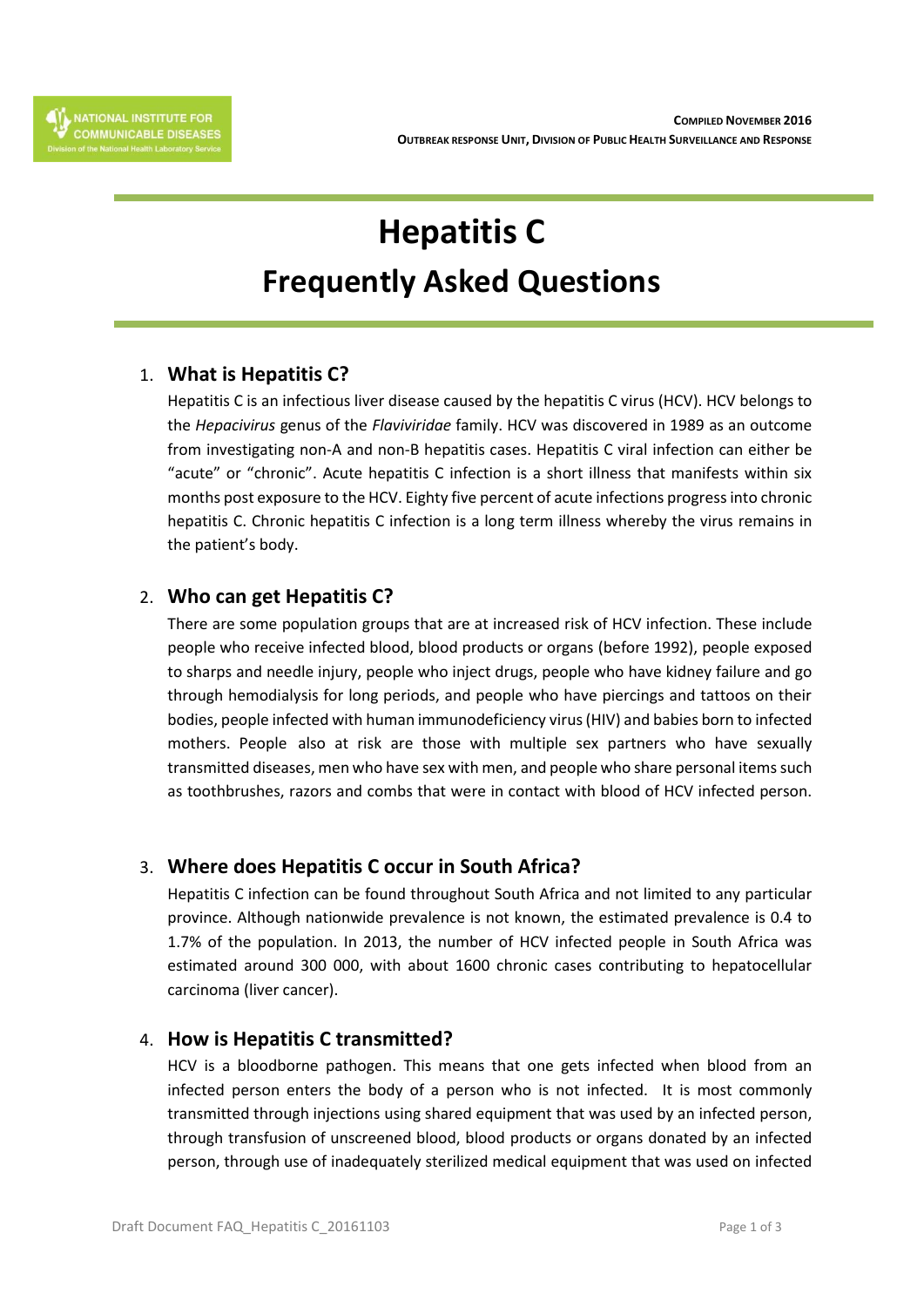persons, through accidental sticks with needles or sharps that were used on infected persons. Other modes of transmission that are less common include mother-to-child infection, unprotected sexual activities with an infected person, body piercing and tattooing with unsterilized tools that were used on infected persons, and sharing personal care items such as toothbrush and razors that belong to an infected person.

#### 5. **How does Hepatitis C affect animals?**

HCV is not carried by animals or insects. Human beings are the only hosts for HCV.

### 6. **What are the signs and symptoms of Hepatitis C in humans?**

Both acute and chronic hepatitis C can be either "symptomatic" or "asymptomatic". Approximately, 85 to 90% of acute hepatitis C infections are asymptomatic. Those who are acutely symptomatic, develop symptoms within 6 to 7 weeks. However, this can range from 2 weeks to 6 months after exposure. Symptoms of acute HCV infection include nausea or vomiting, loss of appetite, jaundice (yellow colour in the eyes or skin) fatigue (tiredness), pain in the right upper region of the abdomen, malaise (feeling of unease/discomfort), dark urine, and grey-coloured stool. Approximately, 25 to 52% of acutely symptomatic HCV infected persons will have a spontaneous clearance of the virus and the remainder will progress to chronic hepatitis C. In addition, 85 to 90% of non-symptomatic persons will also develop chronic hepatitis C and the remainder have spontaneous clearance of the virus through a strong immune response.

The risk factors for progression to chronic hepatitis C include alcohol consumption, being of male gender, being of the age of more than 40 years, being co-infected with HIV/Hepatitis B. Most chronic hepatitis C patients are asymptomatic. Approximately 20% of chronic hepatitis C patients may have their liver damaged and losing function due to scarring by the viral infection within 1 to 30 years of exposure. This condition is referred to as cirrhosis. At least half of patients with cirrhosis will present with inflammation of the abdominal region due to abnormal accumulation of fluids. Furthermore, cirrhosis is a risk factor for liver cancer referred to as hepatocellular carcinoma (HCC). Some patients may further develop extra-hepatic conditions that may involve renal, endocrine, dermatological, haematological and/ or rheumatological systems.

### **How is Hepatitis C diagnosed?**

There are two categories of tests that are used to diagnose hepatitis C, namely serological assays and molecular assays. Serological assays are screening tests for antibody to HCV after exposure to the virus. Antibodies can be detected from the blood of an infected person within 4-10 weeks after infection. Should the antibody test be positive, the next set of molecular tests is performed to confirm diagnosis (qualitative HCV PCR), quantify (quantitative HCV viral load), and characterise (genotyping) the HCV within an infected patient. HCV antibody test cannot indicate whether the person is acutely or chronically infected and the test will not indicate whether the person has the virus. Qualitative/quantitative molecular tests can however diagnose whether the virus is present and how much of virus is present. HCV genotyping is recommended for patients who are considered for antiviral therapy as it guides decision on the type of treatment. Majority of patients, who are diagnosed with chronic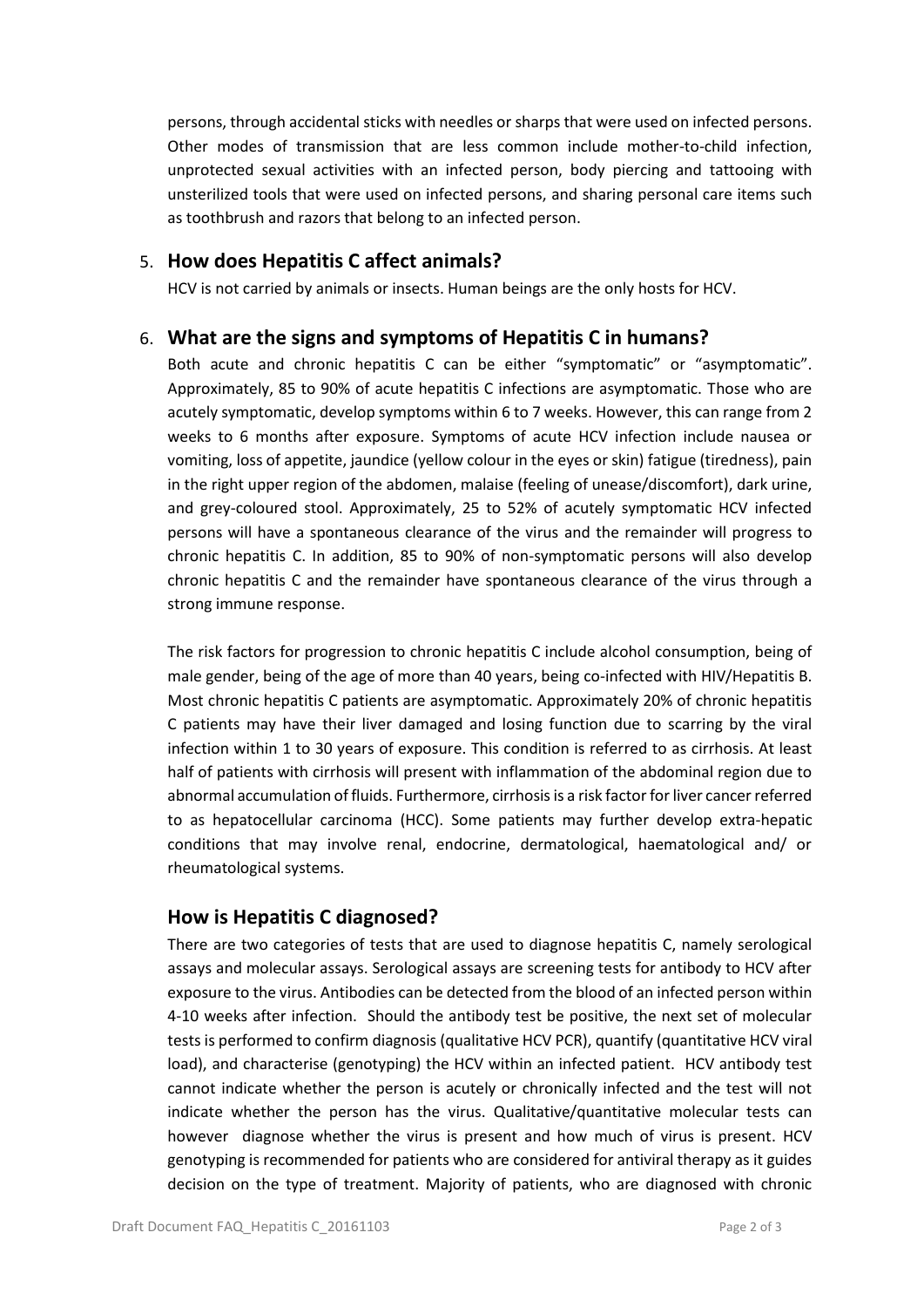hepatitis C are required to have liver biopsy done. Histology tests are done on liver biopsy tissue to stage the liver disease if it has developed already and to advise prognosis.

#### 7. **How is Hepatitis C treated?**

Some persons have strong immune system that spontaneously clears out the virus. In addition, some persons with chronic HCV infection may not develop liver damage. Usually people with hepatitis C do not know that they have the virus as many may not show symptoms. Many are diagnosed only when they have long-term chronic infection. Early diagnosis and treatment of acute HCV can lead to improved viral clearance rates and prevention of chronic hepatitis C. Although, the intended outcome for hepatitis C treatment is cure and prevention of further clinical complications, the success rate of pegylated interferon and ribavirin for hepatitis C was sub-optimal. Today, better (but pricier) direct acting antiviral (DAAs) drugs such as sofosbuvir, and daclatasvir with/without ribavirin can be used with high cure-rates of 95%. However, these drugs are yet to be registered for use in the South Africa. The oral DAAs have to be taken for 12-24 weeks. Routine check-ups are necessary to monitor how the treatment is working and how healthy the liver is.

#### 8. **How can Hepatitis C be prevented?**

There is no hepatitis C vaccine available due to changes in the nature of the virus. Primary prevention of HCV infection depends entirely on reduced risks to viral exposure among population groups that are at increased risk. The prevention measures include safe handling and disposal of needles and sharps, use of adequately sterilized equipment for people who inject drugs, screening of donated blood, blood products and organs for hepatitis C before transplantation, consistent use of condom, and adequate training of health personnel to practice sterile techniques all the time. It is important to reduce risks to prevent re-infection too.

### 9. **Where can I find out more information**

Guidelines and other useful resources are available on the NICD website: [www.nicd.ac.za](http://www.nicd.ac.za/) Additional information on hepatitis C is available on the following website references: **For the public:**

- U.S. Centers for Disease Control and Prevention: Hepatitis C Information [www.cdc.gov/hepatitis/hcv/cfaq.htm](http://www.cdc.gov/hepatitis/hcv/cfaq.htm)
- World Health Organization Fact sheet on hepatitis C: <http://www.who.int/mediacentre/factsheets/fs164/en/>

#### **For Healthcare Workers:**

- Contact the NICD hotline (+27 82 883 9920) after hours and in emergency situations
- World Health Organization: Guidelines for the screening, care and treatment of persons with chronic hepatitis C infection. Updated version, April 2016 <http://www.who.int/hepatitis/publications/hepatitis-c-guidelines-2016/en/>

For more information: contact the Centre for Emerging and Zoonotic Diseases

- Medical / clinical related queries: contact the NICD Hotline +27 82 883 9920 (for use by healthcare professionals only)
- Laboratory related queries: